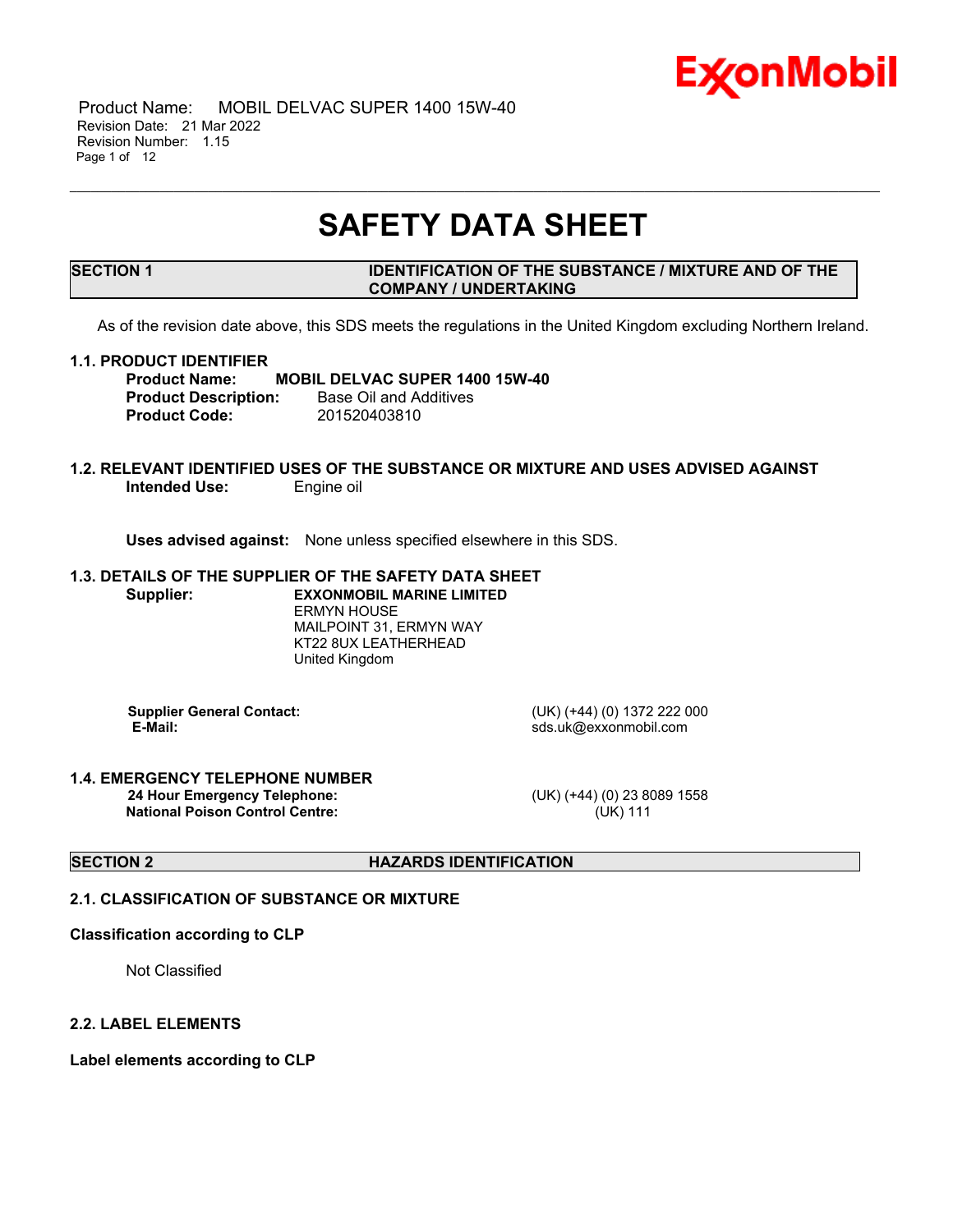

 Product Name: MOBIL DELVAC SUPER 1400 15W-40 Revision Date: 21 Mar 2022 Revision Number: 1.15 Page 2 of 12

#### **Hazard Statements:**

#### Supplemental:

EUH210: Safety data sheet available on request.

#### **2.3. OTHER HAZARDS**

#### **Physical / Chemical Hazards:**

No significant hazards.

#### **Health Hazards:**

High-pressure injection under skin may cause serious damage. Excessive exposure may result in eye, skin, or respiratory irritation.

\_\_\_\_\_\_\_\_\_\_\_\_\_\_\_\_\_\_\_\_\_\_\_\_\_\_\_\_\_\_\_\_\_\_\_\_\_\_\_\_\_\_\_\_\_\_\_\_\_\_\_\_\_\_\_\_\_\_\_\_\_\_\_\_\_\_\_\_\_\_\_\_\_\_\_\_\_\_\_\_\_\_\_\_\_\_\_\_\_\_\_\_\_\_\_\_\_\_\_\_\_\_\_\_\_\_\_\_\_\_\_\_\_\_\_\_\_

#### **Environmental Hazards:**

No significant hazards.Material does not meet the criteria for PBT or vPvB in accordance with REACH Annex XIII.

#### **SECTION 3 COMPOSITION / INFORMATION ON INGREDIENTS**

**3.1. SUBSTANCES** Not Applicable. This material is regulated as a mixture.

#### **3.2. MIXTURES**

This material is defined as a mixture.

#### **Reportable hazardous substance(s) complying with the classification criteria and/or with an exposure limit (OEL)**

| <b>Name</b>                                                              | CAS#       | EC#       | <b>Registration#</b> | Concentration | <b>GHS/CLP</b>                                                                                                              |
|--------------------------------------------------------------------------|------------|-----------|----------------------|---------------|-----------------------------------------------------------------------------------------------------------------------------|
|                                                                          |            |           |                      |               | classification                                                                                                              |
| ZINC BISIO-(6-METHYLHEPTYL)] BISIO-<br>(SEC-BUTYL)] BIS(DITHIOPHOSPHATE) | 93819-94-4 | 298-577-9 | 01-2119543726-33     | $- < 2.5\%$   | [Acute Tox. 5 H303].<br>[Aquatic Acute 2 H401].<br>Aquatic Chronic 2 H411.<br><b>Skin Irrit. 2 H315.</b><br>Eve Dam. 1 H318 |

Note - any classification in brackets is a GHS building block that was not adopted in CLP and therefore is not applicable in the countries which have implemented CLP and is shown for informational purposes only.

Note: See SDS Section 16 for full text of hazard statements.

#### **SECTION 4 FIRST AID MEASURES**

#### **4.1. DESCRIPTION OF FIRST AID MEASURES**

#### **INHALATION**

Remove from further exposure. For those providing assistance, avoid exposure to yourself or others. Use adequate respiratory protection. If respiratory irritation, dizziness, nausea, or unconsciousness occurs, seek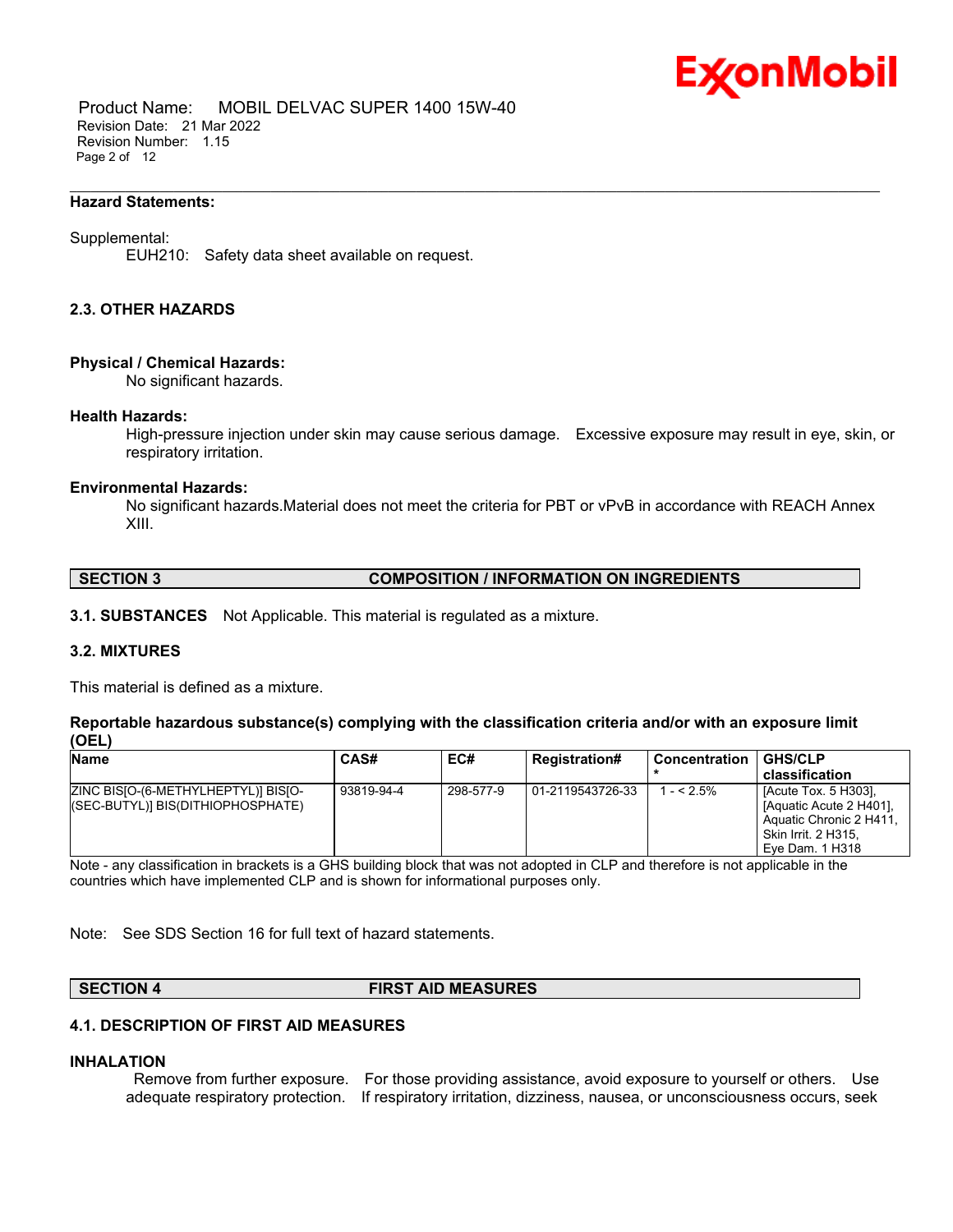

 Product Name: MOBIL DELVAC SUPER 1400 15W-40 Revision Date: 21 Mar 2022 Revision Number: 1.15 Page 3 of 12

> immediate medical assistance. If breathing has stopped, assist ventilation with a mechanical device or use mouth-to-mouth resuscitation.

\_\_\_\_\_\_\_\_\_\_\_\_\_\_\_\_\_\_\_\_\_\_\_\_\_\_\_\_\_\_\_\_\_\_\_\_\_\_\_\_\_\_\_\_\_\_\_\_\_\_\_\_\_\_\_\_\_\_\_\_\_\_\_\_\_\_\_\_\_\_\_\_\_\_\_\_\_\_\_\_\_\_\_\_\_\_\_\_\_\_\_\_\_\_\_\_\_\_\_\_\_\_\_\_\_\_\_\_\_\_\_\_\_\_\_\_\_

#### **SKIN CONTACT**

Wash contact areas with soap and water. If product is injected into or under the skin, or into any part of the body, regardless of the appearance of the wound or its size, the individual should be evaluated immediately by a physician as a surgical emergency. Even though initial symptoms from high pressure injection may be minimal or absent, early surgical treatment within the first few hours may significantly reduce the ultimate extent of injury.

#### **EYE CONTACT**

Flush thoroughly with water. If irritation occurs, get medical assistance.

#### **INGESTION**

First aid is normally not required. Seek medical attention if discomfort occurs.

#### **4.2. MOST IMPORTANT SYMPTOMS AND EFFECTS, BOTH ACUTE AND DELAYED**

Local necrosis as evidenced by delayed onset of pain and tissue damage a few hours after injection.

#### **4.3. INDICATION OF ANY IMMEDIATE MEDICAL ATTENTION AND SPECIAL TREATMENT NEEDED**

The need to have special means for providing specific and immediate medical treatment available in the workplace is not expected.

#### **SECTION 5 FIRE FIGHTING MEASURES**

#### **5.1. EXTINGUISHING MEDIA**

**Suitable Extinguishing Media:** Use water fog, foam, dry chemical or carbon dioxide (CO2) to extinguish flames.

**Unsuitable Extinguishing Media:** Straight streams of water

#### **5.2. SPECIAL HAZARDS ARISING FROM THE SUBSTANCE OR MIXTURE**

**Hazardous Combustion Products:** Aldehydes, Incomplete combustion products, Oxides of carbon, Smoke, Fume, Sulphur oxides

#### **5.3. ADVICE FOR FIRE FIGHTERS**

**Fire Fighting Instructions:** Evacuate area. Prevent run-off from fire control or dilution from entering streams, sewers or drinking water supply. Fire-fighters should use standard protective equipment and in enclosed spaces, self-contained breathing apparatus (SCBA). Use water spray to cool fire exposed surfaces and to protect personnel.

#### **FLAMMABILITY PROPERTIES**

**Flash Point [Method]:** >200°C (392°F) [ASTM D-92]

**Upper/Lower Flammable Limits (Approximate volume % in air):** UEL: 7.0 LEL: 0.9 [test method unavailable]

**Autoignition Temperature:** No data available

#### **SECTION 6 ACCIDENTAL RELEASE MEASURES**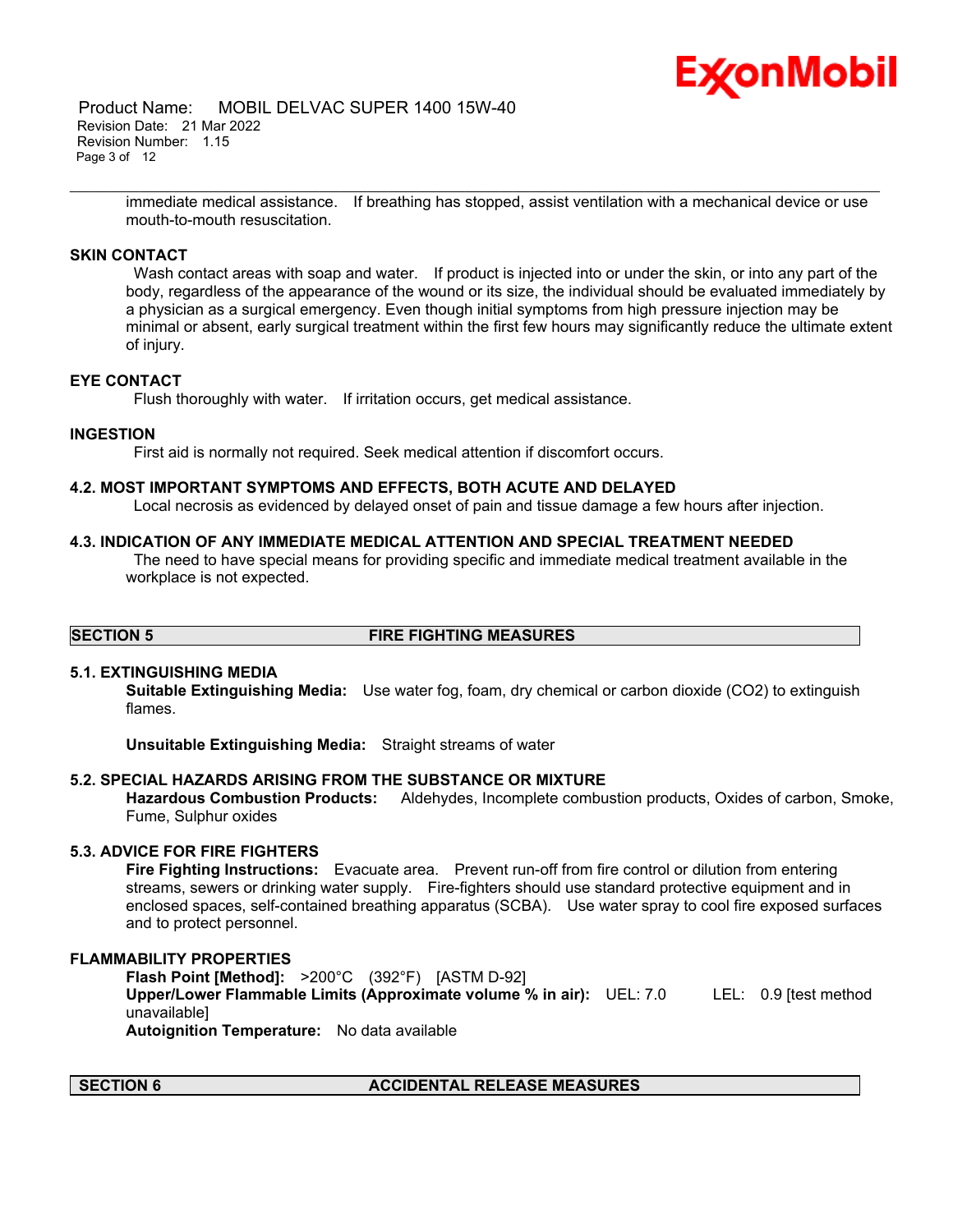

 Product Name: MOBIL DELVAC SUPER 1400 15W-40 Revision Date: 21 Mar 2022 Revision Number: 1.15 Page 4 of 12

#### **6.1. PERSONAL PRECAUTIONS, PROTECTIVE EQUIPMENT AND EMERGENCY PROCEDURES**

#### **NOTIFICATION PROCEDURES**

In the event of a spill or accidental release, notify relevant authorities in accordance with all applicable regulations.

\_\_\_\_\_\_\_\_\_\_\_\_\_\_\_\_\_\_\_\_\_\_\_\_\_\_\_\_\_\_\_\_\_\_\_\_\_\_\_\_\_\_\_\_\_\_\_\_\_\_\_\_\_\_\_\_\_\_\_\_\_\_\_\_\_\_\_\_\_\_\_\_\_\_\_\_\_\_\_\_\_\_\_\_\_\_\_\_\_\_\_\_\_\_\_\_\_\_\_\_\_\_\_\_\_\_\_\_\_\_\_\_\_\_\_\_\_

#### **PROTECTIVE MEASURES**

Avoid contact with spilled material. See Section 5 for fire fighting information. See the Hazard Identification Section for Significant Hazards. See Section 4 for First Aid Advice. See Section 8 for advice on the minimum requirements for personal protective equipment. Additional protective measures may be necessary, depending on the specific circumstances and/or the expert judgment of the emergency responders.

For emergency responders: Respiratory protection: respiratory protection will be necessary only in special cases, e.g., formation of mists. Half-face or full-face respirator with filter(s) for dust/organic vapor or Self Contained Breathing Apparatus (SCBA) can be used depending on the size of spill and potential level of exposure. If the exposure cannot be completely characterized or an oxygen deficient atmosphere is possible or anticipated, SCBA is recommended. Work gloves that are resistant to hydrocarbons are recommended. Gloves made of polyvinyl acetate (PVA) are not water-resistant and are not suitable for emergency use. Chemical goggles are recommended if splashes or contact with eyes is possible. Small spills: normal antistatic work clothes are usually adequate. Large spills: full body suit of chemical resistant, antistatic material is recommended.

#### **6.2. ENVIRONMENTAL PRECAUTIONS**

Large Spills: Dyke far ahead of liquid spill for later recovery and disposal. Prevent entry into waterways, sewers, basements or confined areas.

#### **6.3. METHODS AND MATERIAL FOR CONTAINMENT AND CLEANING UP**

**Land Spill:** Stop leak if you can do so without risk. Recover by pumping or with suitable absorbent.

**Water Spill:** Stop leak if you can do so without risk. Confine the spill immediately with booms. Warn other shipping. Remove from the surface by skimming or with suitable absorbents. Seek the advice of a specialist before using dispersants.

Water spill and land spill recommendations are based on the most likely spill scenario for this material; however, geographic conditions, wind, temperature, (and in the case of a water spill) wave and current direction and speed may greatly influence the appropriate action to be taken. For this reason, local experts should be consulted. Note: Local regulations may prescribe or limit action to be taken.

#### **6.4. REFERENCES TO OTHER SECTIONS**

See Sections 8 and 13.

#### **SECTION 7 HANDLING AND STORAGE**

#### **7.1. PRECAUTIONS FOR SAFE HANDLING**

Avoid contact with used product. Prevent small spills and leakage to avoid slip hazard. Material can accumulate static charges which may cause an electrical spark (ignition source). When the material is handled in bulk, an electrical spark could ignite any flammable vapors from liquids or residues that may be present (e.g., during switch-loading operations). Use proper bonding and/or earthing procedures. However, bonding and earthing may not eliminate the hazard from static accumulation. Consult local applicable standards for guidance. Additional references include American Petroleum Institute 2003 (Protection Against Ignitions Arising out of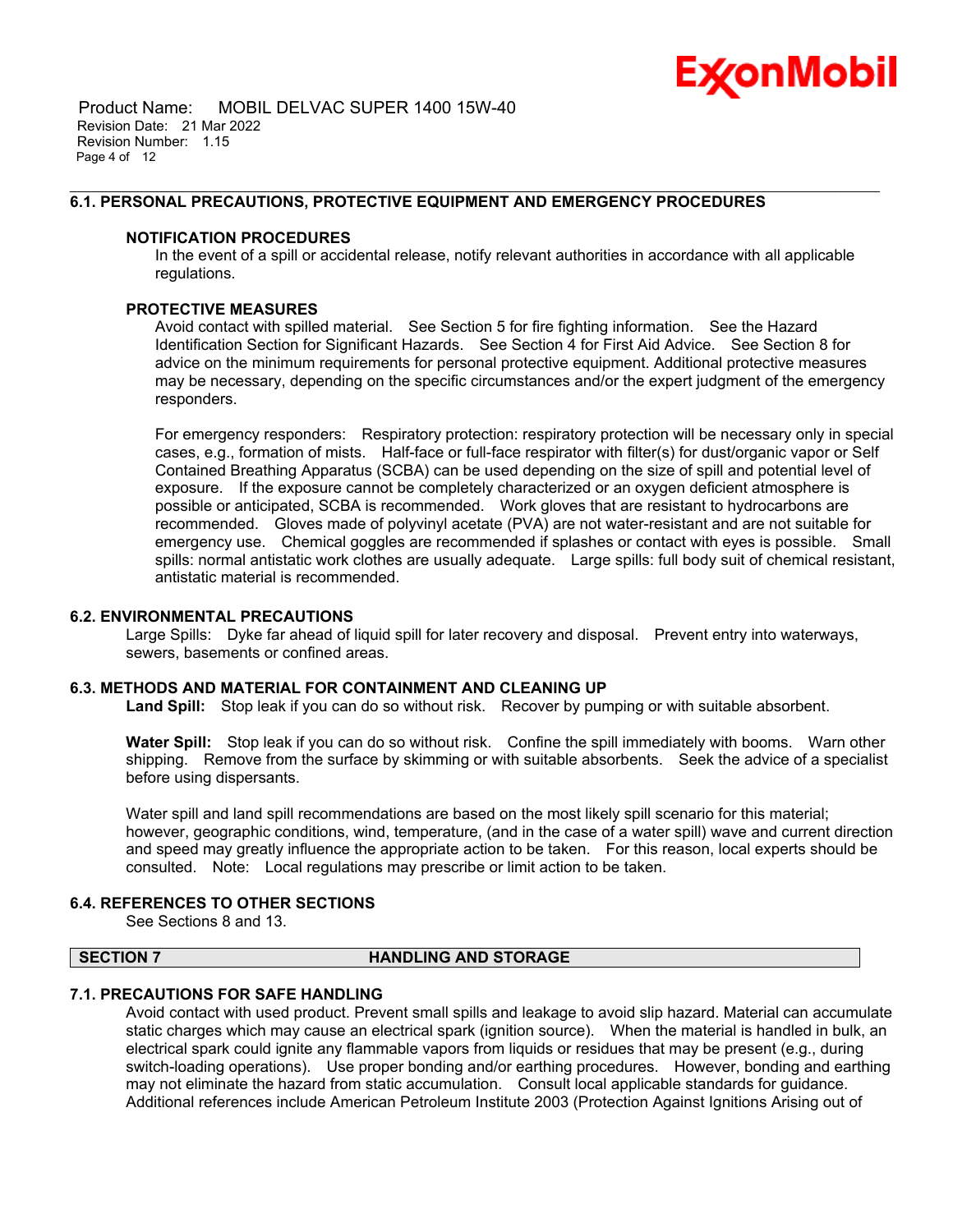

 Product Name: MOBIL DELVAC SUPER 1400 15W-40 Revision Date: 21 Mar 2022 Revision Number: 1.15 Page 5 of 12

> Static, Lightning and Stray Currents) or National Fire Protection Agency 77 (Recommended Practice on Static Electricity) or CENELEC CLC/TR 50404 (Electrostatics - Code of practice for the avoidance of hazards due to static electricity).

\_\_\_\_\_\_\_\_\_\_\_\_\_\_\_\_\_\_\_\_\_\_\_\_\_\_\_\_\_\_\_\_\_\_\_\_\_\_\_\_\_\_\_\_\_\_\_\_\_\_\_\_\_\_\_\_\_\_\_\_\_\_\_\_\_\_\_\_\_\_\_\_\_\_\_\_\_\_\_\_\_\_\_\_\_\_\_\_\_\_\_\_\_\_\_\_\_\_\_\_\_\_\_\_\_\_\_\_\_\_\_\_\_\_\_\_\_

**Static Accumulator:** This material is a static accumulator.

#### **7.2. CONDITIONS FOR SAFE STORAGE, INCLUDING ANY INCOMPATIBILITIES**

The type of container used to store the material may affect static accumulation and dissipation. Do not store in open or unlabelled containers.

#### **7.3. SPECIFIC END USES**

Section 1 informs about identified end-uses. No industrial or sector specific guidance available.

## **SECTION 8 EXPOSURE CONTROLS / PERSONAL PROTECTION**

#### **8.1. CONTROL PARAMETERS**

**Exposure limits/standards for materials that can be formed when handling this product:** When mists/aerosols can occur the following is recommended:  $5 \text{ mg/m}^3$  - ACGIH TLV (inhalable fraction).

Note: Information about recommended monitoring procedures can be obtained from the relevant agency(ies)/institute(s):

UK Health and Safety Executive (HSE)

## **8.2. EXPOSURE CONTROLS**

#### **ENGINEERING CONTROLS**

The level of protection and types of controls necessary will vary depending upon potential exposure conditions. Control measures to consider:

No special requirements under ordinary conditions of use and with adequate ventilation.

#### **PERSONAL PROTECTION**

Personal protective equipment selections vary based on potential exposure conditions such as applications, handling practices, concentration and ventilation. Information on the selection of protective equipment for use with this material, as provided below, is based upon intended, normal usage.

**Respiratory Protection:** If engineering controls do not maintain airborne contaminant concentrations at a level which is adequate to protect worker health, an approved respirator may be appropriate. Respirator selection, use, and maintenance must be in accordance with regulatory requirements, if applicable. Types of respirators to be considered for this material include:

No special requirements under ordinary conditions of use and with adequate ventilation.

For high airborne concentrations, use an approved supplied-air respirator, operated in positive pressure mode. Supplied air respirators with an escape bottle may be appropriate when oxygen levels are inadequate, gas/vapour warning properties are poor, or if air purifying filter capacity/rating may be exceeded.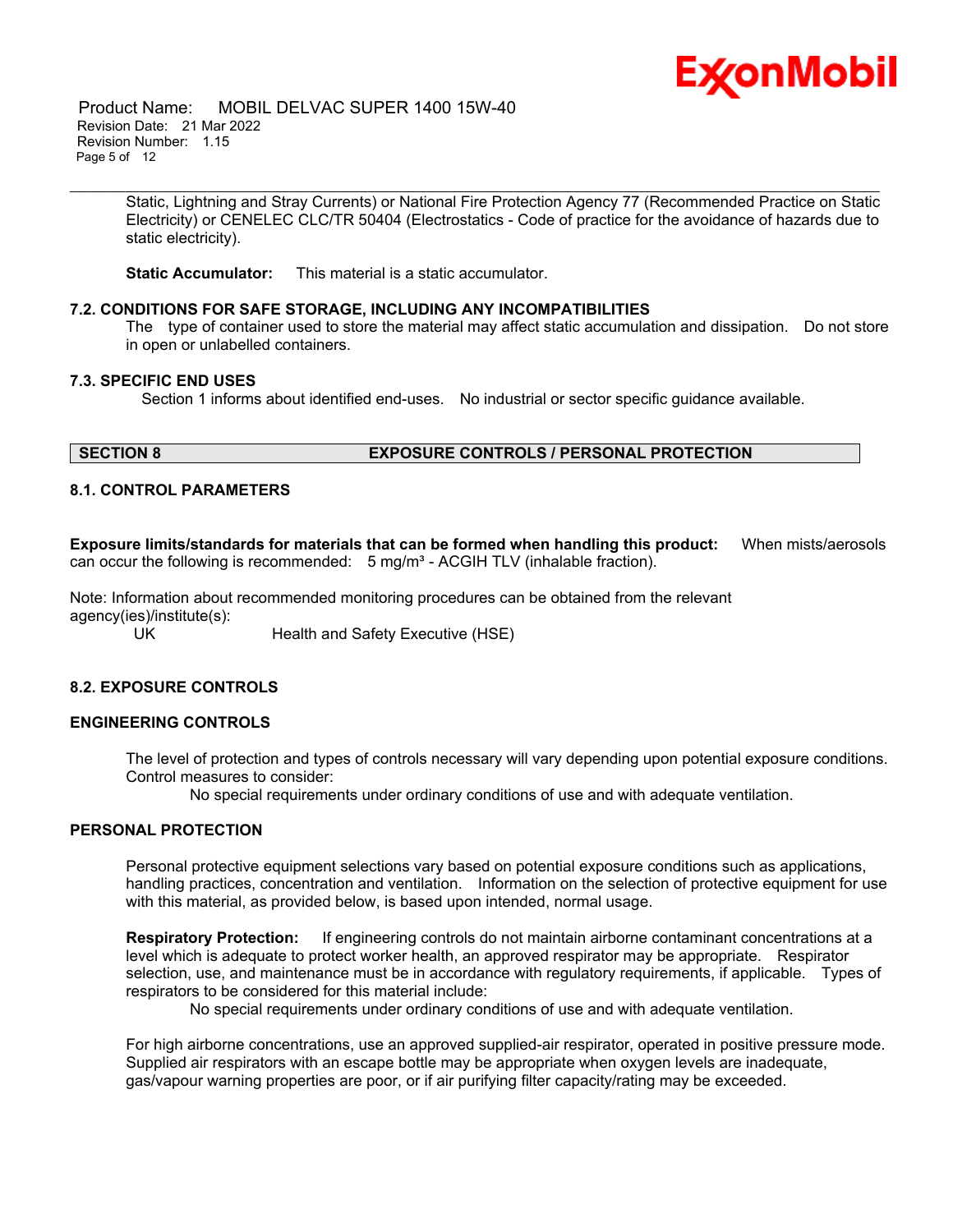

 Product Name: MOBIL DELVAC SUPER 1400 15W-40 Revision Date: 21 Mar 2022 Revision Number: 1.15 Page 6 of 12

> **Hand Protection:** Any specific glove information provided is based on published literature and glove manufacturer data. Glove suitability and breakthrough time will differ depending on the specific use conditions. Contact the glove manufacturer for specific advice on glove selection and breakthrough times for your use conditions. Inspect and replace worn or damaged gloves. The types of gloves to be considered for this material include:

\_\_\_\_\_\_\_\_\_\_\_\_\_\_\_\_\_\_\_\_\_\_\_\_\_\_\_\_\_\_\_\_\_\_\_\_\_\_\_\_\_\_\_\_\_\_\_\_\_\_\_\_\_\_\_\_\_\_\_\_\_\_\_\_\_\_\_\_\_\_\_\_\_\_\_\_\_\_\_\_\_\_\_\_\_\_\_\_\_\_\_\_\_\_\_\_\_\_\_\_\_\_\_\_\_\_\_\_\_\_\_\_\_\_\_\_\_

No protection is ordinarily required under normal conditions of use.

**Eye Protection:** If contact is likely, safety glasses with side shields are recommended.

**Skin and Body Protection:** Any specific clothing information provided is based on published literature or manufacturer data. The types of clothing to be considered for this material include:

No skin protection is ordinarily required under normal conditions of use. In accordance with good industrial hygiene practices, precautions should be taken to avoid skin contact.

**Specific Hygiene Measures:** Always observe good personal hygiene measures, such as washing after handling the material and before eating, drinking, and/or smoking. Routinely wash work clothing and protective equipment to remove contaminants. Discard contaminated clothing and footwear that cannot be cleaned. Practice good housekeeping.

#### **ENVIRONMENTAL CONTROLS**

Comply with applicable environmental regulations limiting discharge to air, water and soil. Protect the environment by applying appropriate control measures to prevent or limit emissions.

#### **SECTION 9 PHYSICAL AND CHEMICAL PROPERTIES**

**Note: Physical and chemical properties are provided for safety, health and environmental considerations only and may not fully represent product specifications. Contact the Supplier for additional information.**

#### **9.1. INFORMATION ON BASIC PHYSICAL AND CHEMICAL PROPERTIES**

**Physical State:** Liquid **Colour:** Amber **Odour:** Characteristic **Odour Threshold:** No data available **pH:** Not technically feasible **Melting Point:** Not technically feasible **Freezing Point:** No data available **Initial Boiling Point / and Boiling Range:** > 316°C (600°F) [test method unavailable] **Flash Point [Method]:** >200°C (392°F) [ASTM D-92] **Evaporation Rate (n-butyl acetate = 1):** No data available **Flammability (Solid, Gas):** Not technically feasible **Upper/Lower Flammable Limits (Approximate volume % in air):** UEL: 7.0 LEL: 0.9 [test method unavailable] **Vapour Pressure:** < 0.013 kPa (0.1 mm Hg) at 20 °C [test method unavailable] **Vapour Density (Air = 1):** > 2 at 101 kPa [test method unavailable] **Relative Density (at 15 °C):** 0.869 [ASTM D4052] **Solubility(ies): water** Negligible **Partition coefficient (n-Octanol/Water Partition Coefficient):** > 3.5 [test method unavailable]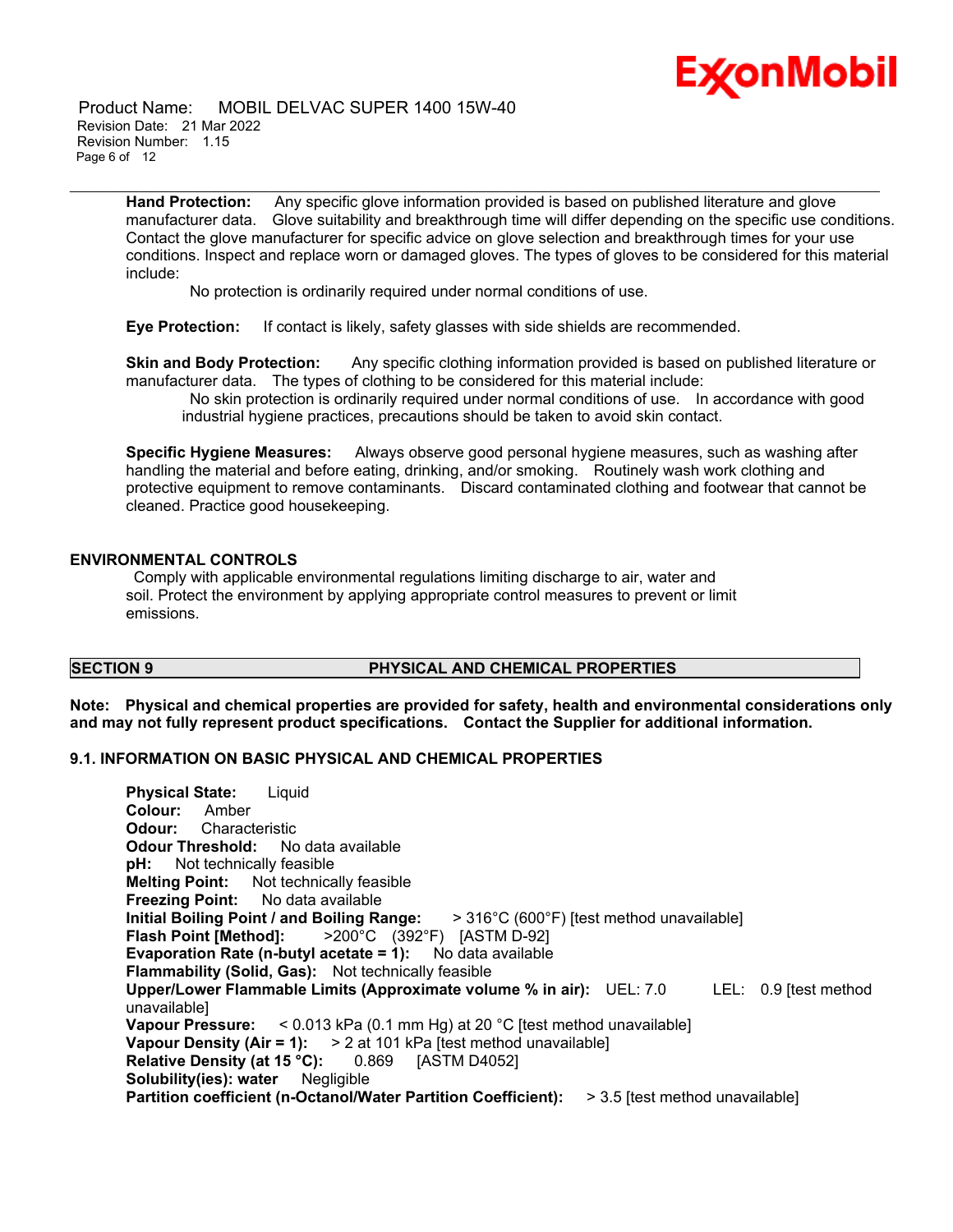# Ex⁄onMobil

 Product Name: MOBIL DELVAC SUPER 1400 15W-40 Revision Date: 21 Mar 2022 Revision Number: 1.15 Page 7 of 12

> **Autoignition Temperature:** No data available **Decomposition Temperature:** No data available **Viscosity:** 110.2 cSt (110.2 mm2/sec) at 40°C | >14 cSt (14 mm2/sec) at 100°C [ASTM D 445] **Explosive Properties:** None **Oxidizing Properties:** None

\_\_\_\_\_\_\_\_\_\_\_\_\_\_\_\_\_\_\_\_\_\_\_\_\_\_\_\_\_\_\_\_\_\_\_\_\_\_\_\_\_\_\_\_\_\_\_\_\_\_\_\_\_\_\_\_\_\_\_\_\_\_\_\_\_\_\_\_\_\_\_\_\_\_\_\_\_\_\_\_\_\_\_\_\_\_\_\_\_\_\_\_\_\_\_\_\_\_\_\_\_\_\_\_\_\_\_\_\_\_\_\_\_\_\_\_\_

#### **9.2. OTHER INFORMATION**

**Pour Point:** -27°C (-17°F) [ASTM D97] **DMSO Extract (mineral oil only), IP-346:** < 3 %wt

#### **SECTION 10 STABILITY AND REACTIVITY**

**10.1. REACTIVITY:** See sub-sections below.

**10.2. CHEMICAL STABILITY:** Material is stable under normal conditions.

**10.3. POSSIBILITY OF HAZARDOUS REACTIONS:** Hazardous polymerization will not occur.

**10.4. CONDITIONS TO AVOID:** Excessive heat. High energy sources of ignition.

**10.5. INCOMPATIBLE MATERIALS:** Strong oxidisers

**10.6. HAZARDOUS DECOMPOSITION PRODUCTS:** Material does not decompose at ambient temperatures.

## **SECTION 11 TOXICOLOGICAL INFORMATION**

#### **11.1. INFORMATION ON TOXICOLOGICAL EFFECTS**

| <b>Hazard Class</b>                                               | <b>Conclusion / Remarks</b>                                                                      |
|-------------------------------------------------------------------|--------------------------------------------------------------------------------------------------|
| <b>Inhalation</b>                                                 |                                                                                                  |
| Acute Toxicity: No end point data for<br>material.                | Minimally Toxic. Based on assessment of the components.                                          |
| Irritation: No end point data for material.                       | Negligible hazard at ambient/normal handling temperatures.                                       |
| Ingestion                                                         |                                                                                                  |
| Acute Toxicity: No end point data for<br>material.                | Minimally Toxic. Based on assessment of the components.                                          |
| <b>Skin</b>                                                       |                                                                                                  |
| Acute Toxicity: No end point data for<br>material.                | Minimally Toxic. Based on assessment of the components.                                          |
| Skin Corrosion/Irritation: No end point data<br>for material.     | Negligible irritation to skin at ambient temperatures. Based on<br>assessment of the components. |
| <b>Eye</b>                                                        |                                                                                                  |
| Serious Eye Damage/Irritation: No end point<br>data for material. | May cause mild, short-lasting discomfort to eyes. Based on<br>assessment of the components.      |
| Sensitisation                                                     |                                                                                                  |
| Respiratory Sensitization: No end point data<br>for material.     | Not expected to be a respiratory sensitizer.                                                     |
| Skin Sensitization: No end point data for<br>material.            | Not expected to be a skin sensitizer. Based on assessment of the<br>components.                  |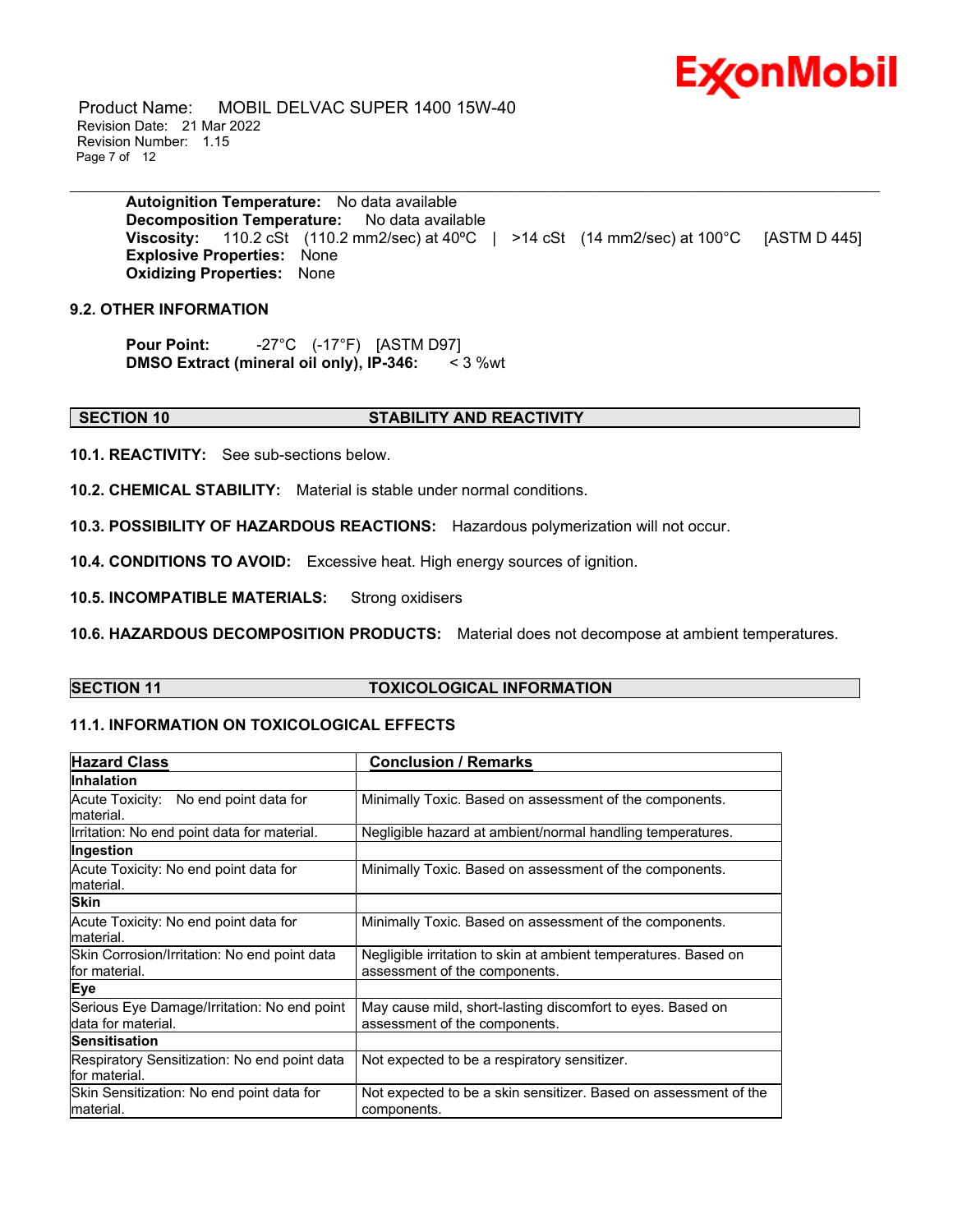

#### Product Name: MOBIL DELVAC SUPER 1400 15W-40 Revision Date: 21 Mar 2022 Revision Number: 1.15 Page 8 of 12

| Aspiration: Data available.                   | Not expected to be an aspiration hazard.<br>Based on physico-   |
|-----------------------------------------------|-----------------------------------------------------------------|
|                                               | chemical properties of the material.                            |
| Germ Cell Mutagenicity: No end point data     | Not expected to be a germ cell mutagen. Based on assessment of  |
| for material.                                 | the components.                                                 |
| <b>Carcinogenicity:</b> No end point data for | Not expected to cause cancer. Based on assessment of the        |
| Imaterial.                                    | components.                                                     |
| Reproductive Toxicity: No end point data      | Not expected to be a reproductive toxicant. Based on assessment |
| for material.                                 | of the components.                                              |
| Lactation: No end point data for material.    | Not expected to cause harm to breast-fed children.              |
| Specific Target Organ Toxicity (STOT)         |                                                                 |
| Single Exposure: No end point data for        | Not expected to cause organ damage from a single exposure.      |
| Imaterial.                                    |                                                                 |
| Repeated Exposure: No end point data for      | Not expected to cause organ damage from prolonged or repeated   |
| Imaterial.                                    | exposure. Based on assessment of the components.                |

#### **OTHER INFORMATION For the product itself:**

Diesel engine oils: Not carcinogenic in animals tests. Used and unused diesel engine oils did not produce any carcinogenic effects in chronic mouse skin painting studies. Oils that are used in gasoline engines may become hazardous and display the following properties: Carcinogenic in animal tests. Caused mutations in vitro. Possible allergen and photoallergen. Contains polycyclic aromatic compounds (PAC) from combustion products of gasoline and/or thermal degradation products.

#### **Contains:**

Base oil severely refined: Not carcinogenic in animal studies. Representative material passes IP-346, Modified Ames test, and/or other screening tests. Dermal and inhalation studies showed minimal effects; lung non-specific infiltration of immune cells, oil deposition and minimal granuloma formation. Not sensitising in test animals.

#### **SECTION 12 ECOLOGICAL INFORMATION**

The information given is based on data for the material, components of the material, or for similar materials, through the application of bridging principals.

## **12.1. TOXICITY**

Material -- Not expected to be harmful to aquatic organisms.

## **12.2. PERSISTENCE AND DEGRADABILITY**

**Biodegradation:**

Base oil component -- Expected to be inherently biodegradable

#### **12.3. BIOACCUMULATIVE POTENTIAL**

 Base oil component -- Has the potential to bioaccumulate, however metabolism or physical properties may reduce the bioconcentration or limit bioavailability.

#### **12.4. MOBILITY IN SOIL**

 Base oil component -- Low solubility and floats and is expected to migrate from water to the land. Expected to partition to sediment and wastewater solids.

## **12.5. PERSISTENCE, BIOACCUMULATION AND TOXICITY FOR SUBSTANCE(S)**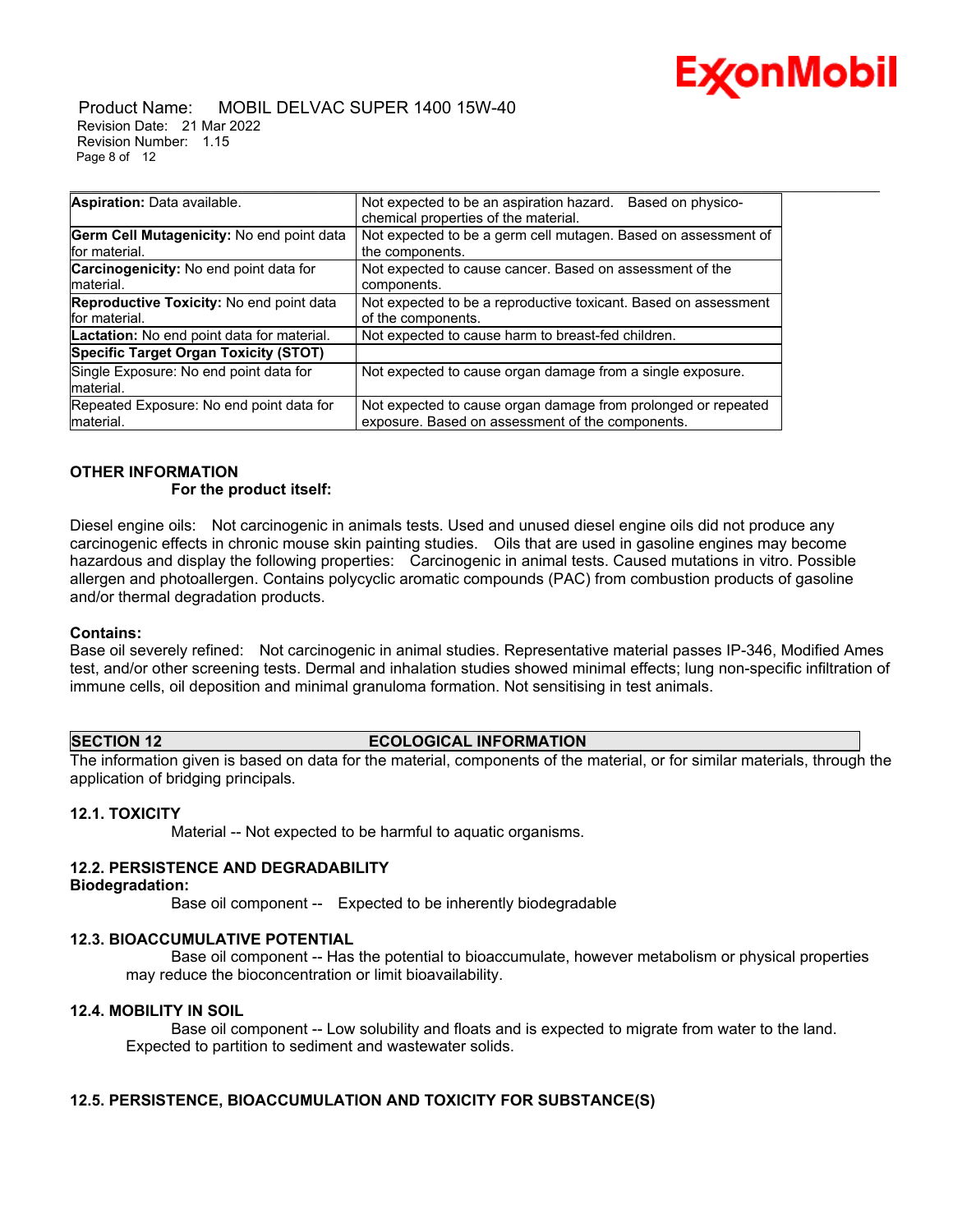

 Product Name: MOBIL DELVAC SUPER 1400 15W-40 Revision Date: 21 Mar 2022 Revision Number: 1.15 Page 9 of 12

Material does not meet the Reach Annex XIII criteria for PBT or vPvB.

#### **12.6. OTHER ADVERSE EFFECTS**

No adverse effects are expected.

#### **SECTION 13 DISPOSAL CONSIDERATIONS**

Disposal recommendations based on material as supplied. Disposal must be in accordance with current applicable laws and regulations, and material characteristics at time of disposal.

\_\_\_\_\_\_\_\_\_\_\_\_\_\_\_\_\_\_\_\_\_\_\_\_\_\_\_\_\_\_\_\_\_\_\_\_\_\_\_\_\_\_\_\_\_\_\_\_\_\_\_\_\_\_\_\_\_\_\_\_\_\_\_\_\_\_\_\_\_\_\_\_\_\_\_\_\_\_\_\_\_\_\_\_\_\_\_\_\_\_\_\_\_\_\_\_\_\_\_\_\_\_\_\_\_\_\_\_\_\_\_\_\_\_\_\_\_

#### **13.1. WASTE TREATMENT METHODS**

Product is suitable for burning in an enclosed controlled burner for fuel value or disposal by supervised incineration at very high temperatures to prevent formation of undesirable combustion products. Protect the environment. Dispose of used oil at designated sites. Minimize skin contact. Do not mix used oils with solvents, brake fluids or coolants.

#### **European Waste Code:** 13 02 05\*

NOTE: These codes are assigned based upon the most common uses for this material and may not reflect contaminants resulting from actual use. Waste producers need to assess the actual process used when generating the waste and its contaminants in order to assign the proper waste disposal code(s).

This material is considered as hazardous waste pursuant to The Hazardous Waste Regulations (HWR), and subject to the provisions of those Regulations.

**Empty Container Warning** Empty Container Warning (where applicable): Empty containers may contain residue and can be dangerous. Do not attempt to refill or clean containers without proper instructions. Empty drums should be completely drained and safely stored until appropriately reconditioned or disposed. Empty containers should be taken for recycling, recovery, or disposal through suitably qualified or licensed contractor and in accordance with governmental regulations. DO NOT PRESSURISE, CUT, WELD, BRAZE, SOLDER, DRILL, GRIND, OR EXPOSE SUCH CONTAINERS TO HEAT, FLAME, SPARKS, STATIC ELECTRICITY, OR OTHER SOURCES OF IGNITION. THEY MAY EXPLODE AND CAUSE INJURY OR DEATH.

#### **SECTION 14 TRANSPORT INFORMATION**

**LAND (ADR/RID): 14.1-14.6** Not Regulated for Land Transport

**INLAND WATERWAYS (ADN): 14.1-14.6** Not Regulated for Inland Waterways Transport

**SEA (IMDG): 14.1-14.6** Not Regulated for Sea Transport according to IMDG-Code

#### **SEA (MARPOL 73/78 Convention - Annex II):**

**14.7. Transport in bulk according to Annex II of MARPOL 73/78 and the IBC Code** Not classified according to Annex II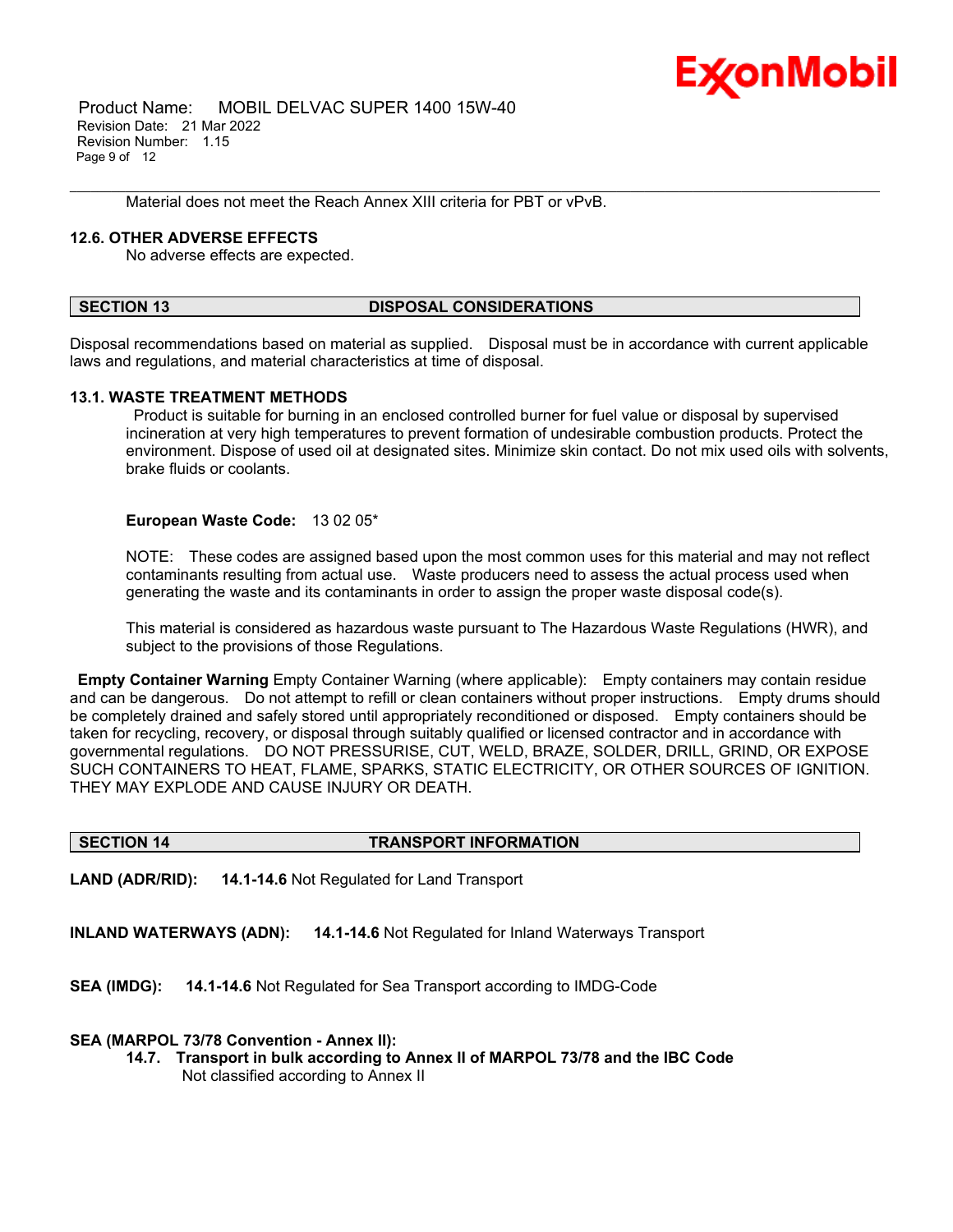

#### **AIR (IATA): 14.1-14.6** Not Regulated for Air Transport

#### **SECTION 15 REGULATORY INFORMATION**

\_\_\_\_\_\_\_\_\_\_\_\_\_\_\_\_\_\_\_\_\_\_\_\_\_\_\_\_\_\_\_\_\_\_\_\_\_\_\_\_\_\_\_\_\_\_\_\_\_\_\_\_\_\_\_\_\_\_\_\_\_\_\_\_\_\_\_\_\_\_\_\_\_\_\_\_\_\_\_\_\_\_\_\_\_\_\_\_\_\_\_\_\_\_\_\_\_\_\_\_\_\_\_\_\_\_\_\_\_\_\_\_\_\_\_\_\_

#### **REGULATORY STATUS AND APPLICABLE LAWS AND REGULATIONS**

**Listed or exempt from listing/notification on the following chemical inventories :** AIIC, DSL, ENCS, IECSC, KECI, PICCS, TCSI, TSCA

#### **15.1. SAFETY, HEALTH AND ENVIRONMENTAL REGULATIONS/LEGISLATION SPECIFIC FOR THE SUBSTANCE OR MIXTURE**

#### **Applicable UK legislation:**

 REACH [... Registration, Evaluation, Authorisation and Restriction of Chemicals ... and amendments thereto] CLP [Classification, labelling and packaging of substances and mixtures.. and amendments

thereto]

#### **REACH Restrictions on the manufacturing, placing on the market and use of certain dangerous substances, mixtures and articles (Annex XVII):**

The following entries of Annex XVII may be considered for this product: None

#### **15.2. CHEMICAL SAFETY ASSESSMENT**

**REACH Information:** A Chemical Safety Assessment has been carried out for one or more substances present in the material.

| <b>SECTION 16</b> | <b>OTHER INFORMATION</b> |  |
|-------------------|--------------------------|--|
|                   |                          |  |

**REFERENCES:** Sources of information used in preparing this SDS included one or more of the following: results from in house or supplier toxicology studies, CONCAWE Product Dossiers, publications from other trade associations, such as the EU Hydrocarbon Solvents REACH Consortium, U.S. HPV Program Robust Summaries, the EU IUCLID Data Base, U.S. NTP publications, and other sources, as appropriate.

List of abbreviations and acronyms that could be (but not necessarily are) used in this safety data sheet:

| Acronym     | <b>Full text</b>                                                                              |
|-------------|-----------------------------------------------------------------------------------------------|
| N/A         | Not applicable                                                                                |
| N/D         | Not determined                                                                                |
| NE.         | Not established                                                                               |
| VOC.        | Volatile Organic Compound                                                                     |
| <b>AIIC</b> | Australian Inventory of Industrial Chemicals                                                  |
| AIHA WEEL   | American Industrial Hygiene Association Workplace Environmental Exposure Limits               |
| ASTM        | ASTM International, originally known as the American Society for Testing and Materials (ASTM) |
| DSL         | Domestic Substance List (Canada)                                                              |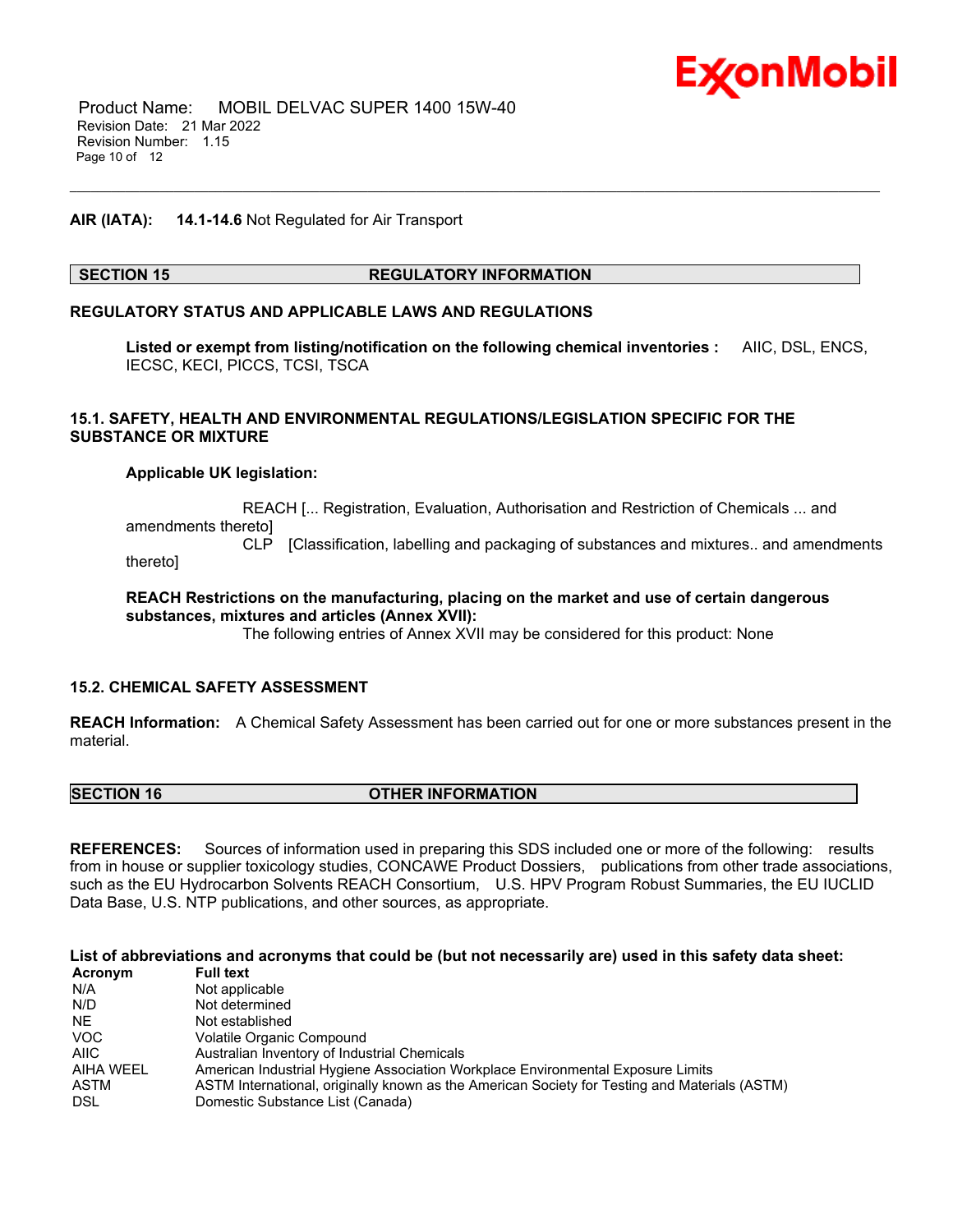

 Product Name: MOBIL DELVAC SUPER 1400 15W-40 Revision Date: 21 Mar 2022 Revision Number: 1.15 Page 11 of 12

| <b>EINECS</b> | European Inventory of Existing Commercial Substances                                             |
|---------------|--------------------------------------------------------------------------------------------------|
| <b>ELINCS</b> | European List of Notified Chemical Substances                                                    |
| <b>ENCS</b>   | Existing and new Chemical Substances (Japanese inventory)                                        |
| <b>IECSC</b>  | Inventory of Existing Chemical Substances in China                                               |
| KECI          | Korean Existing Chemicals Inventory                                                              |
| <b>NDSL</b>   | Non-Domestic Substances List (Canada)                                                            |
| <b>NZIOC</b>  | New Zealand Inventory of Chemicals                                                               |
| <b>PICCS</b>  | Philippine Inventory of Chemicals and Chemical Substances                                        |
| <b>TLV</b>    | Threshold Limit Value (American Conference of Governmental Industrial Hygienists)                |
| <b>TSCA</b>   | Toxic Substances Control Act (U.S. inventory)                                                    |
| <b>UVCB</b>   | Substances of Unknown or Variable composition, Complex reaction products or Biological materials |
| LC.           | Lethal Concentration                                                                             |
| LD            | Lethal Dose                                                                                      |
| LL.           | Lethal Loading                                                                                   |
| EC            | <b>Effective Concentration</b>                                                                   |
| EL            | <b>Effective Loading</b>                                                                         |
| <b>NOEC</b>   | No Observable Effect Concentration                                                               |
| <b>NOELR</b>  | No Observable Effect Loading Rate                                                                |

## **KEY TO THE H-CODES CONTAINED IN SECTION 3 OF THIS DOCUMENT (for information only):**

[Acute Tox. 5 H303]: May be harmful if swallowed; Acute Tox Oral, Cat 5 Skin Irrit. 2 H315: Causes skin irritation; Skin Corr/Irritation, Cat 2 Eye Dam. 1 H318: Causes serious eye damage; Serious Eye Damage/Irr, Cat 1 [Aquatic Acute 2 H401]: Toxic to aquatic life; Acute Env Tox, Cat 2 Aquatic Chronic 2 H411: Toxic to aquatic life with long lasting effects; Chronic Env Tox, Cat 2

## **THIS SAFETY DATA SHEET CONTAINS THE FOLLOWING REVISIONS:**

No revision information

----------------------------------------------------------------------------------------------------------------------------------------------------- The information and recommendations contained herein are, to the best of ExxonMobil's knowledge and belief, accurate and reliable as of the date issued. You can contact ExxonMobil to insure that this document is the most current available from ExxonMobil. The information and recommendations are offered for the user's consideration and examination. It is the user's responsibility to satisfy itself that the product is suitable for the intended use. If buyer repackages this product, it is the user's responsibility to insure proper health, safety and other necessary information is included with and/or on the container. Appropriate warnings and safe-handling procedures should be provided to handlers and users. Alteration of this document is strictly prohibited. Except to the extent required by law, republication or retransmission of this document, in whole or in part, is not permitted. The term, "ExxonMobil" is used for convenience, and may include any one or more of ExxonMobil Chemical Company, Exxon Mobil Corporation, or any affiliates in which they directly or indirectly hold any interest.

Internal Use Only MHC: 0B, 0B, 0, 0, 0, 0 PPEC: A DGN: 7040711QGB (1029764)

-----------------------------------------------------------------------------------------------------------------------------------------------------

-----------------------------------------------------------------------------------------------------------------------------------------------------

This product is not classified for human health and environmental hazards, and an exposure scenario is not required.